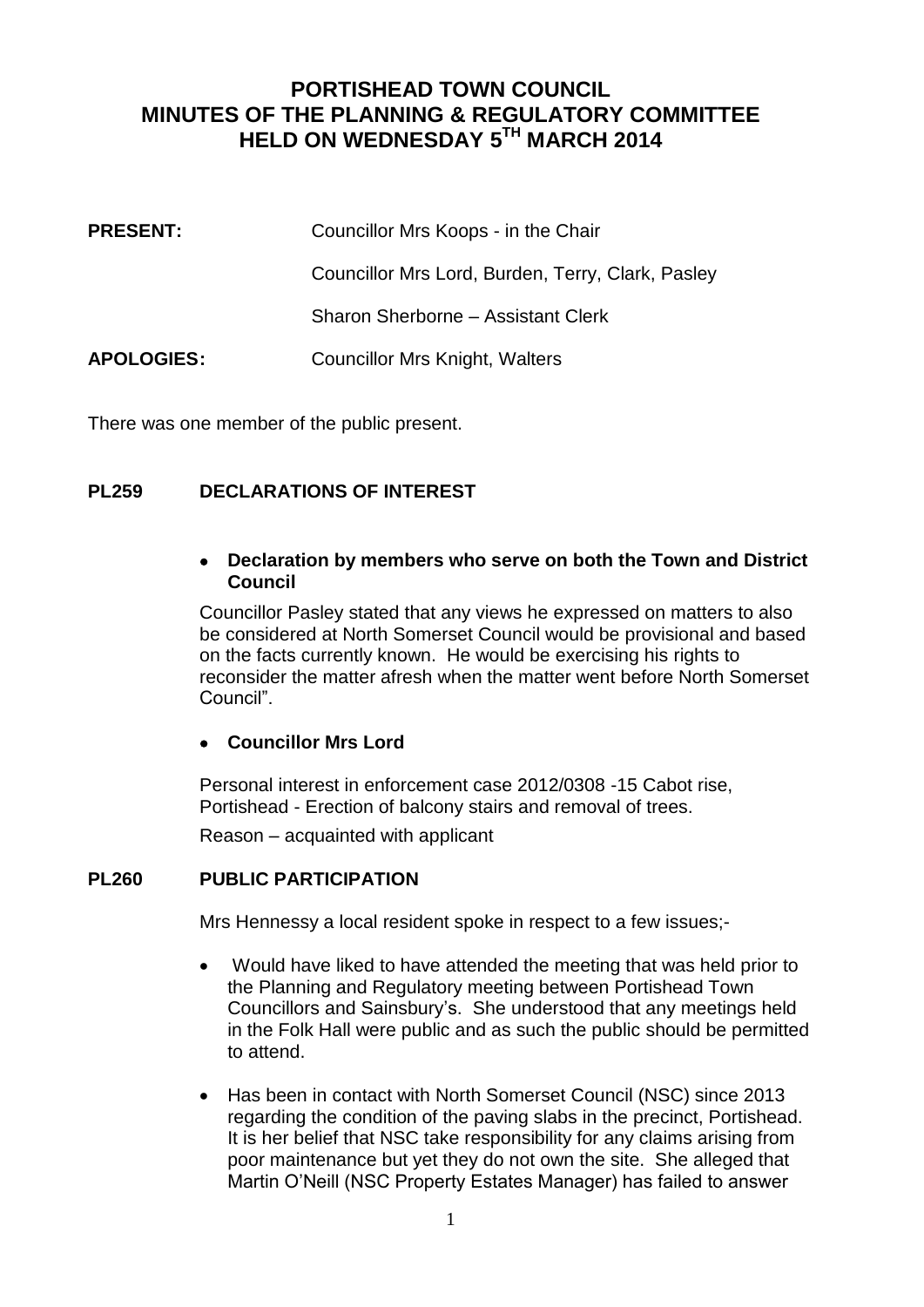questions relating to maintenance timescales for the precinct. Mrs Hennessy urged Portishead Town Council to write similarly to NSC to get the matter sorted.

 Referred to a gentleman who spoke in public participation at a Town Council meeting recently regarding the Planning process. She too believes that there is a disregard to the Planning process. An example offered to the meeting was the development of 30 Albert Road, Portishead. Conditions imposed on this planning permission consent may not have been actioned and she has been advised by NSC that it may take up to eight weeks for them to investigate the matter. She asked that the Town Council look very closely at any enforcement cases that are brought to their attention.

Mrs Lord addressed the meeting on behalf of Mr Robinson, a local resident, in regards to item 5D, Enforcement Case 2012/0308 – 15 Cabot Rise. It is alleged that;

Mr Robinson was contact by NSC on 08.04.12 about a retrospective planning application for a fence. He objected to the fence and informed NSC of a large balcony, high concrete walls and an industrial staircase that had been erected, with no planning permission being applied for, all of which overlooks his property.

He accepts a certain amount of overlooking and believes that the trees and vegetation are protected by planning and should be replaced and maintained (planning consent for the site 1682/79).

Permission for the fence was refused and the occupier then refused to apply for planning permission for the balcony. One of the NSC Officers told Mr Robinson on numerous occasions that if the occupier did not apply for planning permission then enforcement action would be taken, which did not happen. He feels now that no-one has taken his views into consideration, he is now overlooked by an unapproved development and his privacy is compromised by a balcony that is approximately four times the original size. The construction of the balcony is a steel welded structure; are the welds safe, are the footings suitable, are the anchors to the wall strong enough? There has been no planning regulation conducted. As an ex-Mechanical Engineer, Mr Robinson is familiar with the design issues of similar types of work.

Mr Robinson did contact Councillor Pasley, who came to view the site. He believes that Councillor Pasley has taken the same view as NSC in that the balcony has been erected for over four years. Mr Robinson believes that he has proved to NSC by way of periodic photographic evidence that this is not the case.

 Mr Robinson contacted the local Government Ombudsman, who has recently declared that there was no administrative fault and that NSC has followed the correct procedure. At the end of the judgment the Ombudsman made a comment that had permission been sought some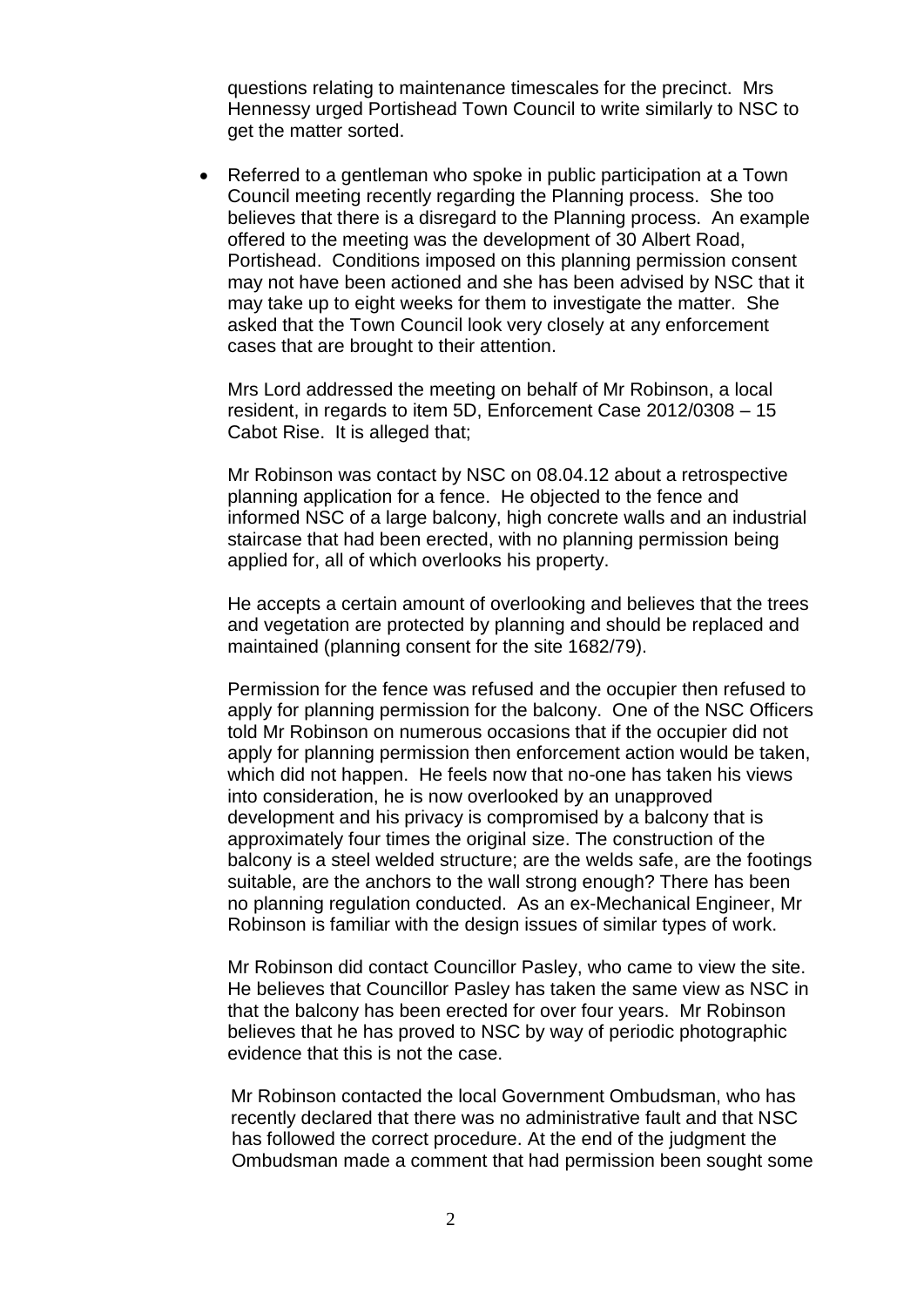form of compliance would have resulted but NSC will not take the enforcement any further.

Mr Robinson does not accept the reasons for NSC not taking action, it is a gross intrusion into his privacy and a flouting of planning regulations. He feels that if the occupier was forced to apply for planning permission and building regulations, it would be possible for a mutually acceptable solution to be found. As it is, he is disenfranchised and the owner of 15 Cabot Rise has been able to do exactly what they want.

## **PL261 SECTION 1 – TO BE CONSIDERED BY THE PLANNING & REGULATORY COMMITTEE**

## **PLANNING APPLICATIONS**

### **14/P/0198/O 59 BRISTOL ROAD, PORTISHEAD, BS206QG**

 Outline planning permission for the erection of a detached dwelling and garage with all matters reserved.

Whilst there were no objections on line the committee discussed concern regarding access on to the busy Bristol Road and the danger this presents.

Councillor Terry proposed no objection – subject to access to and from the site being made by the side lane and not Bristol Road as it is a dangerous point on the road. Councillor Mrs Koops seconded the proposal.

### **RESOLVED that:-**

No objection – subject to access to and from the site being made by the side lane and not Bristol Road as it is a dangerous point on the road.

### **14/P/0343/F 22 LEIGH VIEW ROAD, PORTISHEAD, BRISTOL, BS20 7ED**

Erection of a timber granny annexe

The meeting noted that the timber building was completely separate to the main dwelling and may set a precedent for further development in the road. It also considered highway access to the annexe.

Councillor Terry proposed objecting on the grounds that it would set an undesirable precedent along Eastwood place. Whilst compliance with the suggested condition may be possible in the short-term, it is not practicable in the medium and long-term. Councillor Lord seconded the proposal.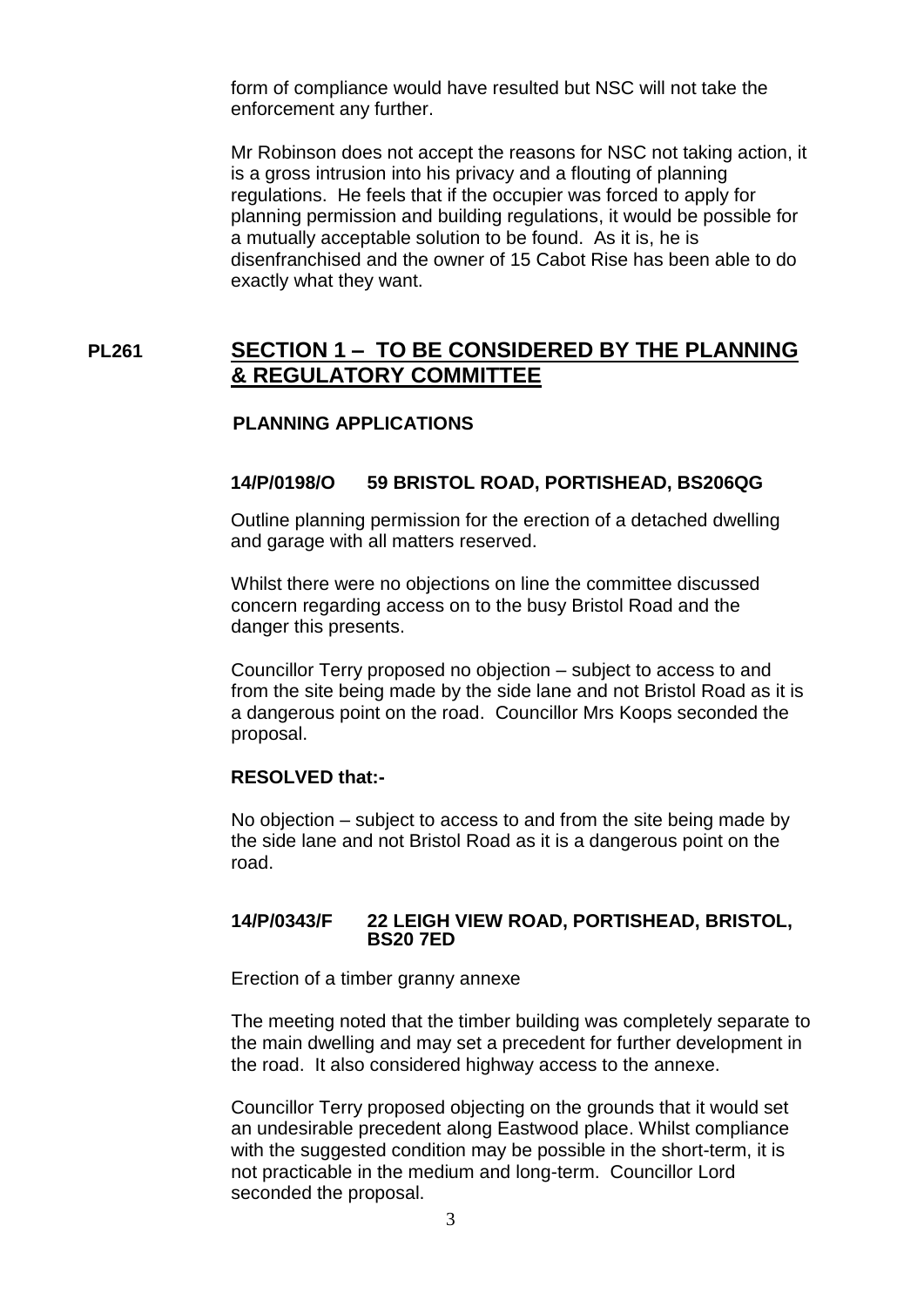### **RESOLVED that:-**

Object on the grounds that it would set an undesirable precedent along Eastwood place. Whilst compliance with the suggested condition may be possible in the short-term, it is not practicable in the medium and long-term.

### **14/P/0359/CUPA HARBOUR CRESCENT, SERBERT ROAD, PORTISHEAD, BS20 7GB**

Prior approval for the change of use from offices within use class (B1) to residential within use class (C3).

The meeting was disappointed that a business premises would be lost to residential use. It was felt that this particular location, which is amongst many business units, was highly unsuitable for residential use.

Councillor Mrs Lord proposed objecting to the application on the grounds that office space would be lost. Portishead Town Council agreed to a great increase in residential accommodation but fought hard to retain employment facilities as part of that development. This plan reduces the employment prospects and creates more commuters on already congested roads. It is also an isolated building in an area designated for employment and two large supermarkets. Councillor Pasley seconded the proposal.

Councillor Terry proposed that a letter is sent to Eric Pickles and copy Dr Liam Fox MP giving Portishead Town Council's disappointment at the level of empowerment now available to business premises to become residential and the consequential loss of employment premises in Portishead.

*Assistant Clerk Note: it was agreed that a letter be created and sent to Eric Pickles and copy to Dr Liam Fox in liaison with the Town Council Office.* 

### **RESOLVED that:-**

Object - on the grounds that office space would be lost. Portishead Town Council agreed to a great increase in residential accommodation but fought hard to retain employment facilities as part of that development. This plan reduces the employment prospects and creates more commuters on already congested roads. It is also an isolated building in an area designated for employment and two large supermarkets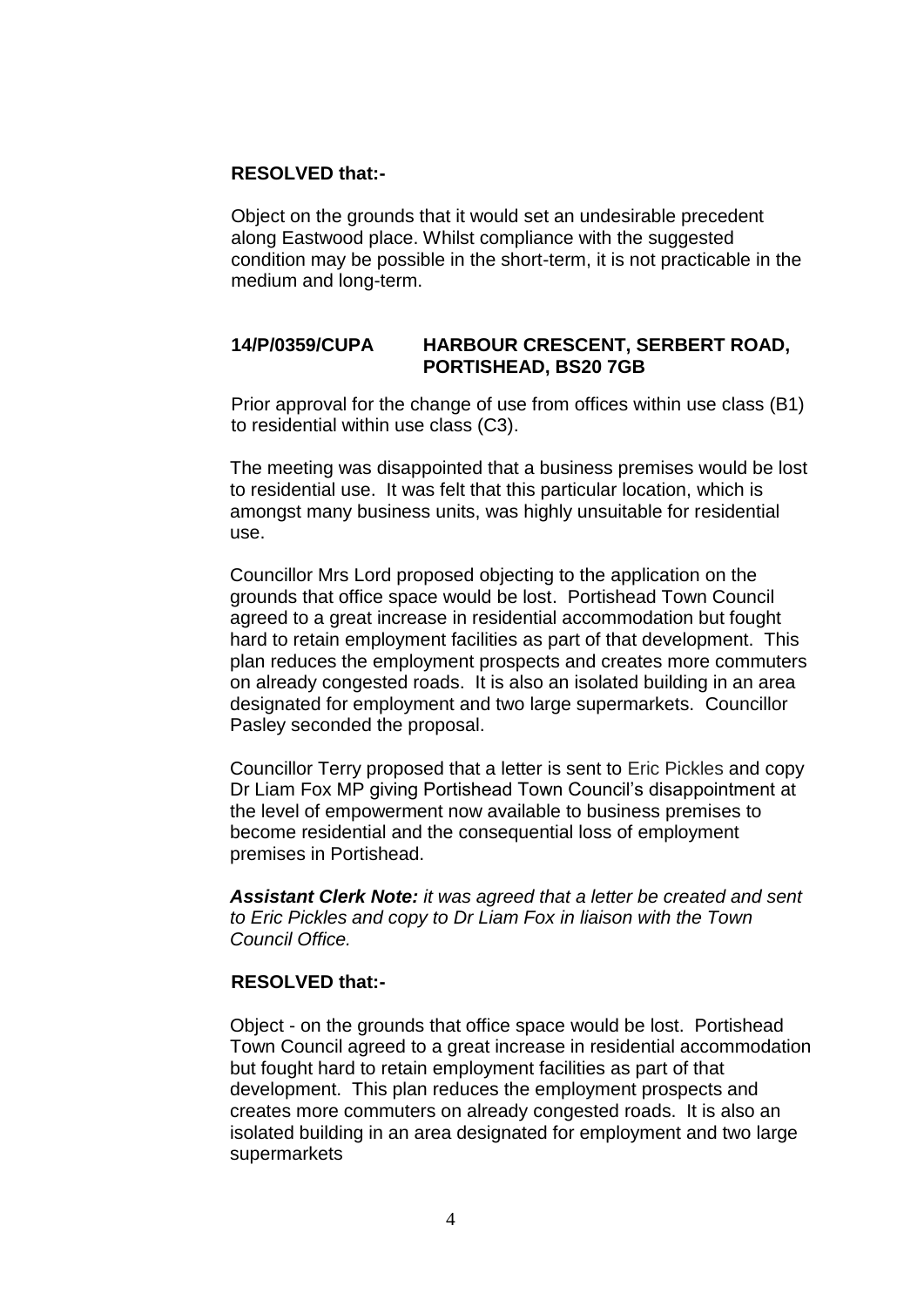# **PL262 SECTION 2 PLANNING MATTERS (RECOMMENDATIONS TO TOWN COUNCIL)**

## **OTHER PLANNING MATTERS**

## **A. DISABLED ADVISORY PARKING BAY REQUEST**

There were none to discuss.

## **B. THE SEA WALL COMMISSION**

Councillor Terry, whilst waiting confirmation, believed that an agreement had now been reached that would result in the lock shortly being removed from the gate so that you will be able to freely walk the route. He anticipates that the fence and gate will remain in situ.

He understands that the Sea Wall Commission will continue to survey and monitor the sea wall. Councillor Terry hopes to be in a position to confirm these details at the next Town Council meeting.

## **C. TOWN AND COUNTRY PLANNING ACT 1990 APPEAL UNDER SECTION 78 APPEAL REFERENCE NUMBER APP/DO121/A/2213110 HALL, 4 WOODHILL ROAD, PORTISHEAD, BS20 7ET**

Erection of 4no dwellings and associated works following demolition of church hall. Planning Application No. 13/P/0071/F

The meeting felt it appropriate to slightly amend the Town Council's previous comment to read "*the Town Council is informed that there is some community interest in this site and this has recently been confirmed. The current proposal is contrary to Local Plan CF4. If residential use is to be allowed the Town Council would prefer to see the garages for the front properties served from the service road to the rest of the development or that the road facing properties are moved within their plots so that cars can access Woodhill Road in a forward gear."*

## *Assistant Clerk Note: Councillor Mrs Lord took no part in discussing the following item;*

### **D.ENFORCEMENT CASE 2012/0308 -15 CABOT RISE, PORTISHEAD**

Erection of balcony stairs and removal of trees.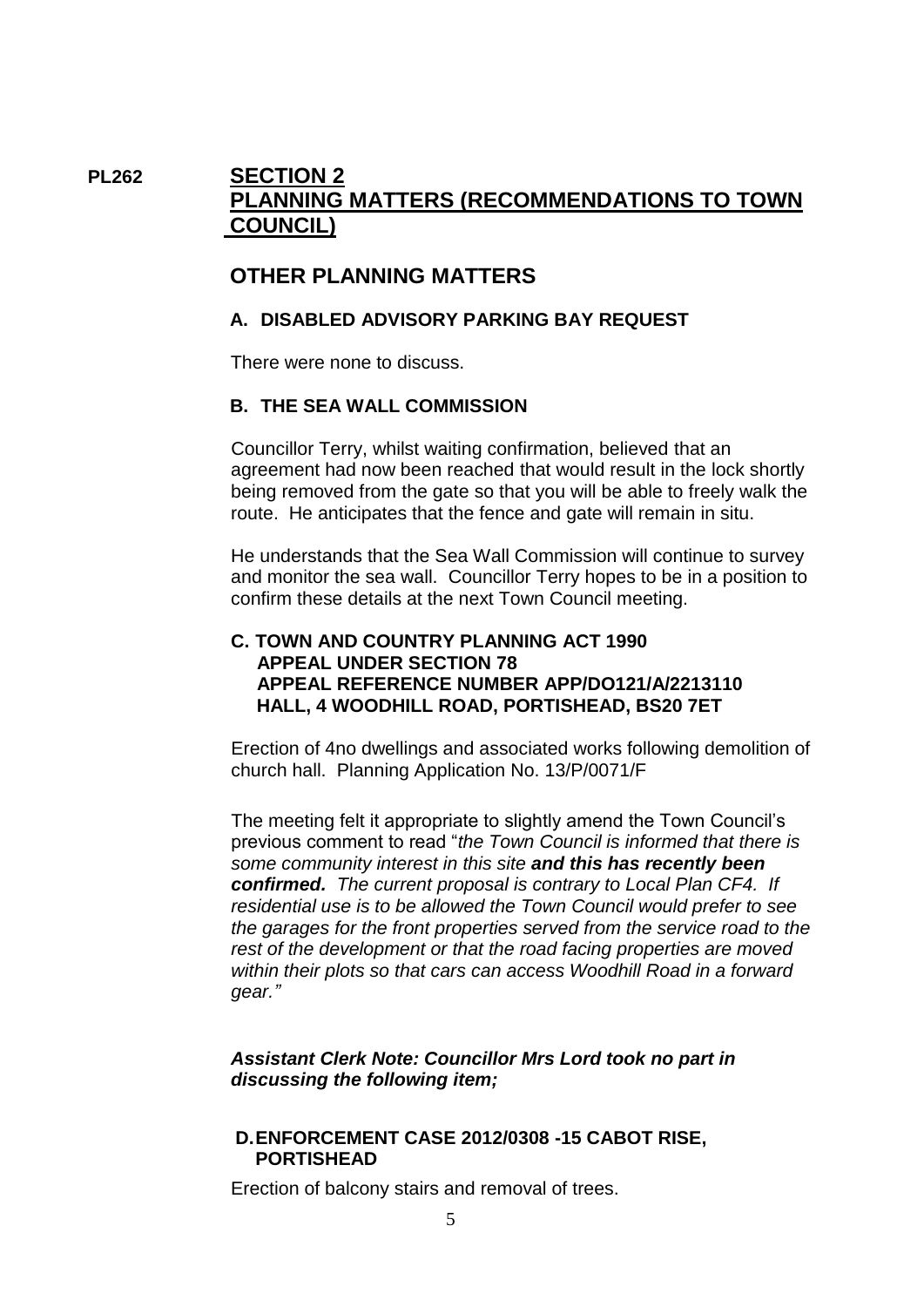The meeting empathised with Mr Robinson's situation. It undertook a lengthy discussion regarding the dates upon which matters were reported and dealt with, and whether the four year rule was applied at the correct time.

Councillors Pasley and Burden proposed writing to North Somerset Council to obtain a history of the case so that the dates quoted (installation and evidence against) can be verified and checked.

## **E. NORTH SOMERSET COUNCIL CORE STRATEGY REMITTED POLICIES EXAMINATION**

Councillor Burden agreed to attend on both dates being accompanied by Councillor Mrs Lord on 19.03.14 and possibly Councillor Koops (TBC or another) on 20.03.14.

It was agreed that those attending would meet beforehand and agree a short brief as Portishead Town Council would be invited to make an opening statement, to include detailed figures.

## **F. NATIONAL GRID – HINKLEY POINT C CONNECTION PROJECT – ADDITIONAL, LOCAL CONSULTATION ON REVISED ROUTE AT SOUTHWICK**

As consultees Portishead Town Council makes a 'no comment' response in regards to the revised route at Southwick.

# **PL263 SECTION 3 – DELEGATED CHAIRMAN DECISIONS**

Delegated decisions made by the P & R Chairman on the attached table under delegated powers were noted.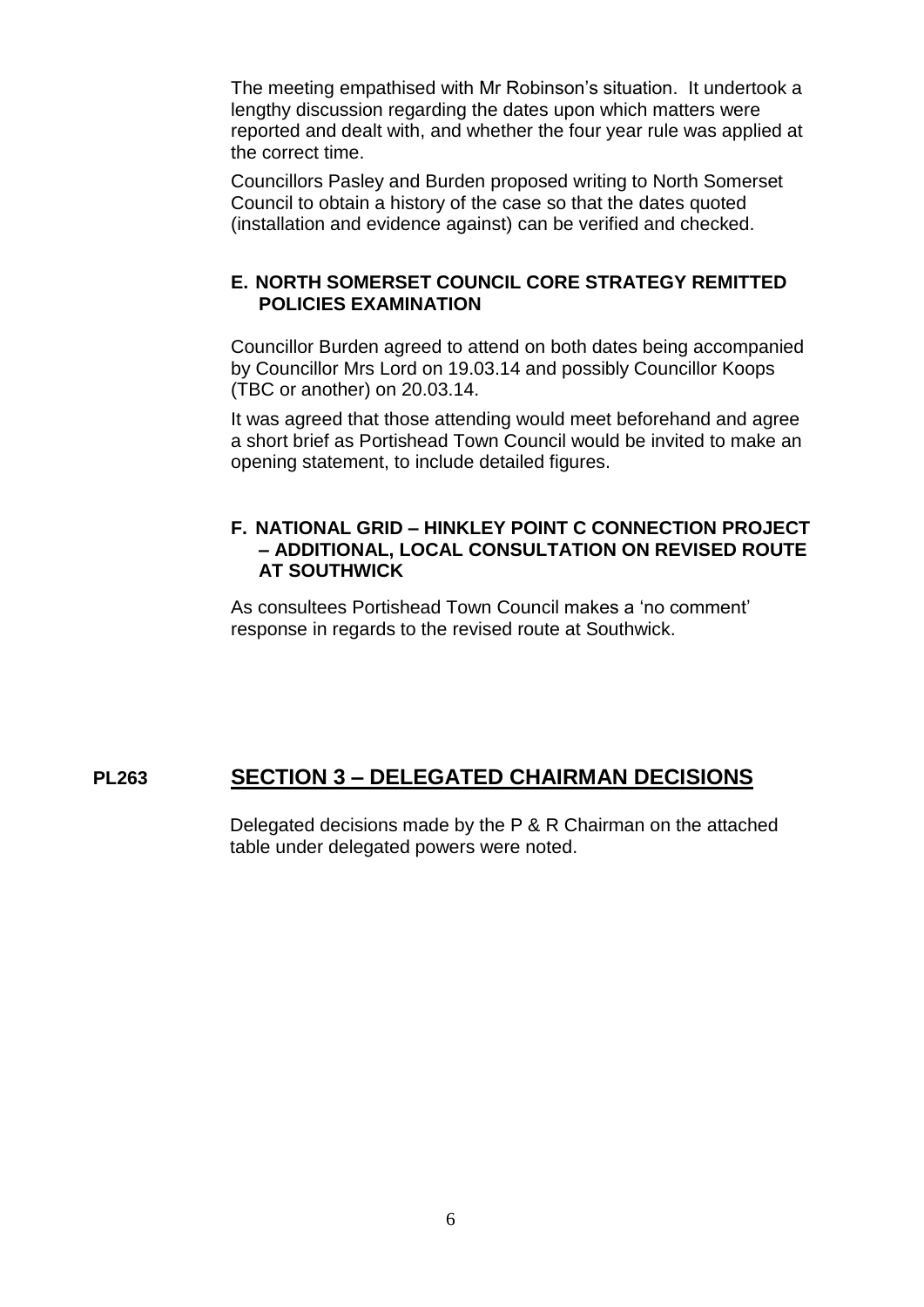# **SECTION 3 – DELEGATED CHAIRMAN DECISIONS - FOR INFORMATION**

# **PLANNING APPLICATIONS AS REPORTED BY THE PLANNING & REGULATORY CHAIRMAN**

| <b>APPLICATION</b><br>NO. | <b>LOCATION</b>                                                                    | <b>PROPOSAL</b>                                                                                                                                                                                                                                                    | <b>RECOMMENDATION</b>                                                                                                                                                                                                                                                                                                                                                                                                                                                                                                                                                                                                                                                                                                          |
|---------------------------|------------------------------------------------------------------------------------|--------------------------------------------------------------------------------------------------------------------------------------------------------------------------------------------------------------------------------------------------------------------|--------------------------------------------------------------------------------------------------------------------------------------------------------------------------------------------------------------------------------------------------------------------------------------------------------------------------------------------------------------------------------------------------------------------------------------------------------------------------------------------------------------------------------------------------------------------------------------------------------------------------------------------------------------------------------------------------------------------------------|
| 14/P/0218/ADV             | Unit 3A, Marine View<br>Office Park, 45<br>Martingale Way,<br>Portishead, BS20 7AW | Display of 2 wall mounted signs<br>showing company name and logo                                                                                                                                                                                                   | No objection.                                                                                                                                                                                                                                                                                                                                                                                                                                                                                                                                                                                                                                                                                                                  |
| 14/P/0228/F               | 117 Kittiwake Drive,<br>Portishead, BS20 7PN                                       | Retrospective application for the<br>erection of a conservatory to the<br>rear elevation.                                                                                                                                                                          | No objection.                                                                                                                                                                                                                                                                                                                                                                                                                                                                                                                                                                                                                                                                                                                  |
| 14/P/0240/F               | 43 High Street,<br>Portishead, BS20 6AA                                            | Proposed change of use from<br>existing retail (A1 Use Class) and<br>cafe (A3 Use Class) uses to a<br>financial professional services<br>use (A2 Use Class)                                                                                                        | No objection.                                                                                                                                                                                                                                                                                                                                                                                                                                                                                                                                                                                                                                                                                                                  |
| 14/P/0244/HHPA            | 25 The Deans,<br>Portishead, Bristol,<br><b>BS20 6EG</b>                           | Prior approval request for the<br>erection of a single storey rear<br>extension that would 1) extend<br>beyond the rear wall of the<br>original house by 6.0 metres; 2)<br>have a maximum height of 2.75<br>metres and 3) have eaves that<br>are 2.75 metres high. | The new permitted development rules are not<br>based on the total size of the extensions but on<br>the size of the individual extensions and whether<br>their individual size requires planning permission<br>with the exception that you cannot extend an<br>extension. So in theory you could have any<br>number of extensions so long as they are all<br>permitted development. As the original attached<br>house has already been extended and the<br>proposed extension is to be extending this to<br>more than the 6m as allowed under Permitted<br>Development, this proposal should therefore<br>require full Planning Permission, as it does not<br>meet the rules for being within certain limits, or<br>conditions. |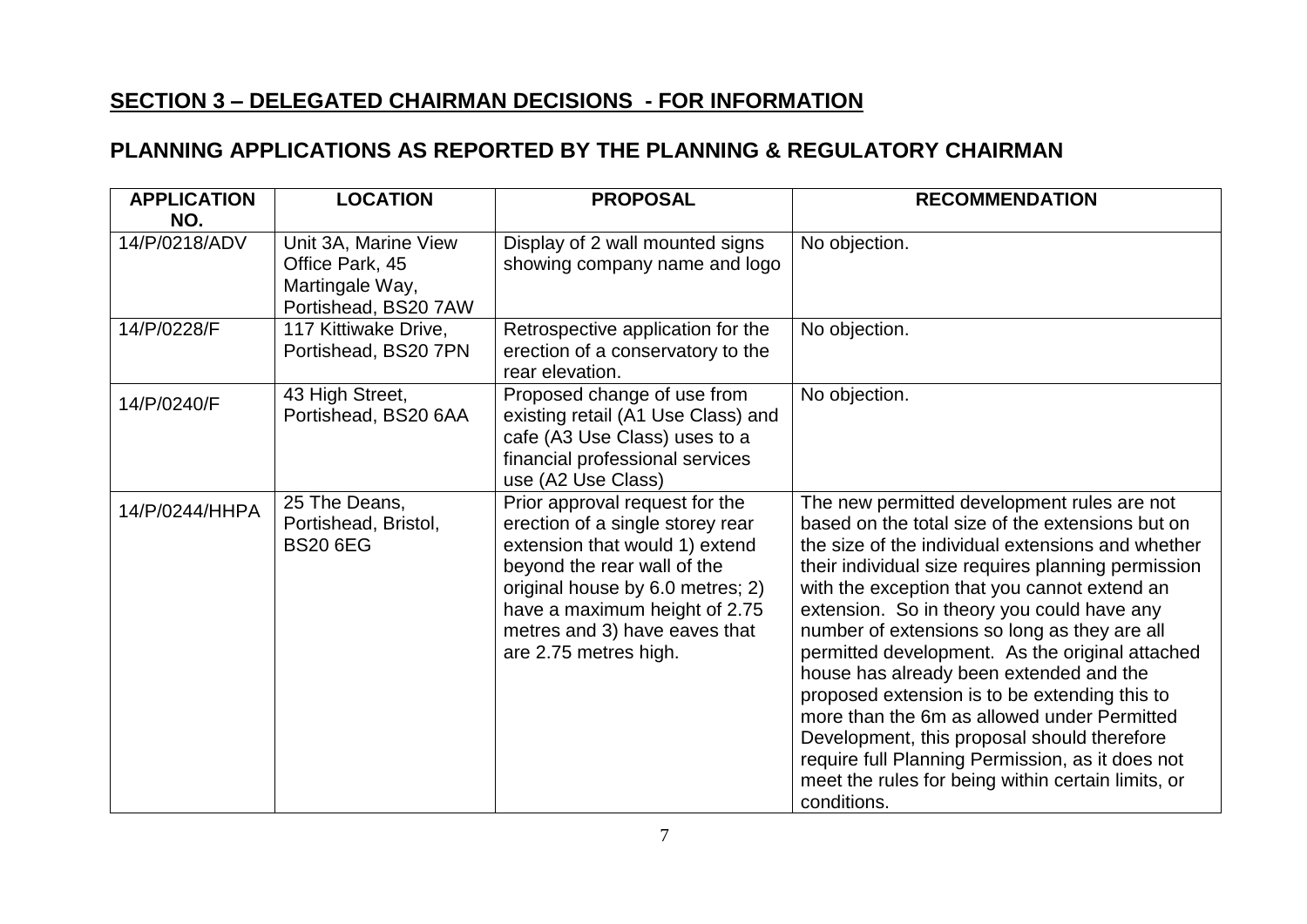| 14/P/0249/F   | Grange Meadow,<br>Clapton Lane,<br>Portishead                             | Erection of 2no field shelters,<br>construction of hard standing, an<br>all-weather paddock and fencing<br>(revision to 12/P/2230/F to<br>include a change of position of<br>all-weather paddock) part<br>retrospective                                                                                                | No objection.                                                                                                                                              |
|---------------|---------------------------------------------------------------------------|------------------------------------------------------------------------------------------------------------------------------------------------------------------------------------------------------------------------------------------------------------------------------------------------------------------------|------------------------------------------------------------------------------------------------------------------------------------------------------------|
| 14/P/0254/F   | 13 St Peters Road,<br>Portishead, Bristol,<br><b>BS20 6QY</b>             | Erection of a single storey<br>extension to front elevation                                                                                                                                                                                                                                                            | No objection – subject to no valid objections from<br>neighbours                                                                                           |
| 14/P/0278/LUP | 17 Capenor Close,<br>Portishead, BS20 6RH                                 | Certificate of Lawful development<br>proposed for the erection of a<br>single storey rear extension.                                                                                                                                                                                                                   | No objection – subject to no valid objections from<br>neighbours. The location of the GPSS pipeline<br>should be taken into consideration.                 |
| 14/P/0309/F   | 3 Bristol Road,<br>Portishead, BS20 6PZ                                   | Raise roof height of outbuilding to<br>front of property.                                                                                                                                                                                                                                                              | The plans and documentation available on-line<br>were insufficient to indicate as to whether the<br>works will have a detrimental effect on<br>neighbours. |
| 14/P/0315/MMA | 20 Clevedon Road,<br>Portishead, BS20 6TA                                 | Variation of condition No 2 on<br>application 13/P/1460/F                                                                                                                                                                                                                                                              | No objection - subject to no valid objections from<br>neighbours                                                                                           |
| 14/P/0320/F   | 9 West Hill Gardens,<br>Portishead, BS20 6LJ                              | Erection of a side/rear extension<br>(retrospective) and a replacement<br>rear porch.                                                                                                                                                                                                                                  | No objection - subject to no valid objections from<br>neighbours                                                                                           |
| 14/P/0370/ADV | Quayside, Block A,<br>Merchant Square,<br>Portishead, BS20 7PE            | Display of two externally<br>illuminated fascia signs.                                                                                                                                                                                                                                                                 | No objection - subject to no valid objections from<br>neighbours                                                                                           |
| 14/P/0394/NMA | St Peters C of E Primary<br>School, Halletts Way,<br>Portishead, BS20 6BT | Non material amendment to<br>planning permission 13/P/0660/F<br>(Erection of a two storey building<br>to facilitate the expansion of the<br>school from a 2form entry school<br>to a 3form entry primary school<br>Associated landscaping works to<br>include new football pitches,<br>hard play courts and additional | No objection – subject to no valid objections from<br>neighbours                                                                                           |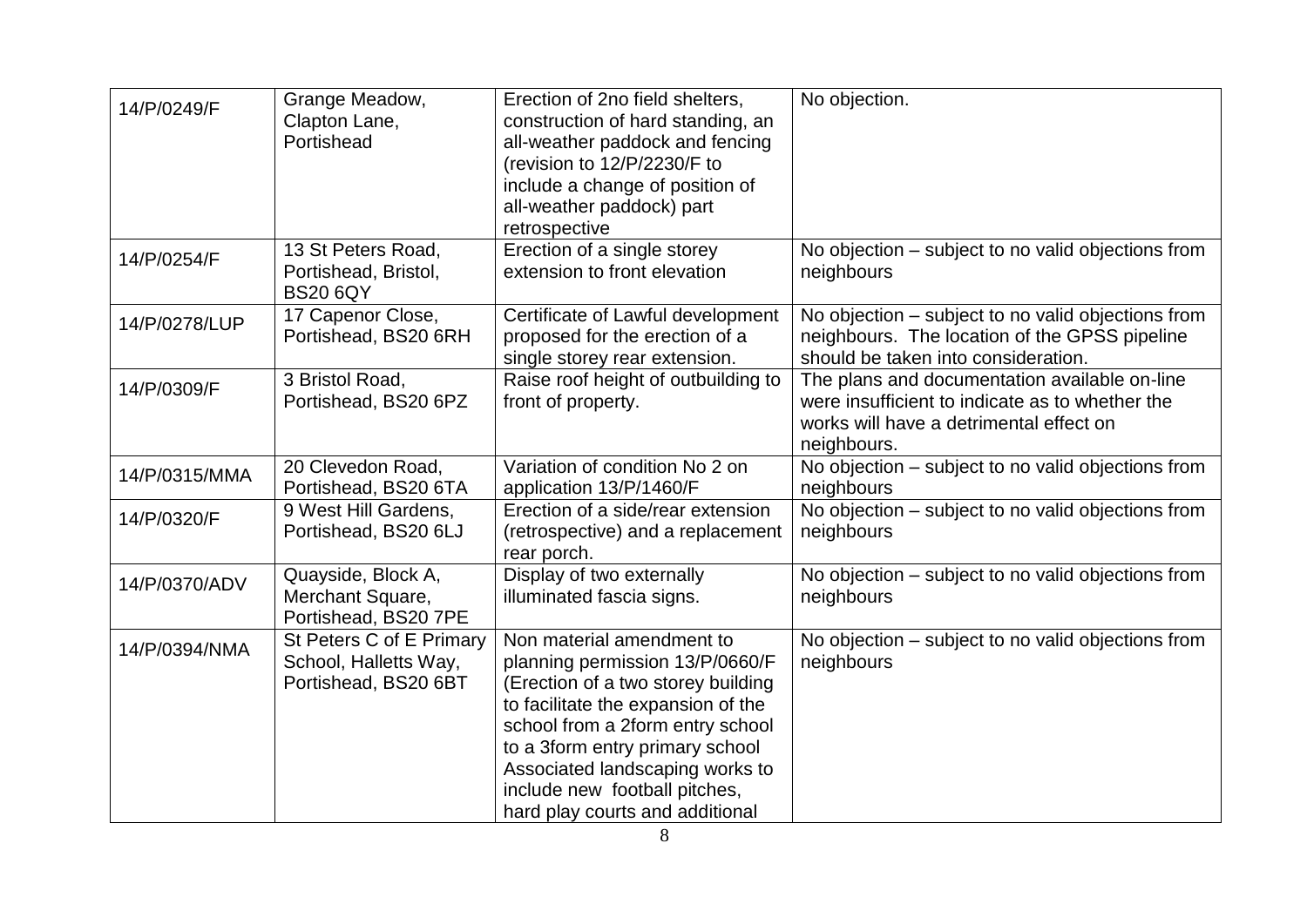| 14/P/0394/NMA | parking.) to allow alterations to    |  |
|---------------|--------------------------------------|--|
|               | glazing (east elevation),            |  |
|               | additional screening to east         |  |
|               | elevation, addition of non-          |  |
|               | illuminated sign, relocation of hall |  |
|               | door (south elevation), addition     |  |
|               | of timber fence screening (south     |  |
|               | and east elevations), building       |  |
|               | plinth to be increased to match      |  |
|               | elsewhere (north elevation) and      |  |
|               | replacement of coloured glazing      |  |
|               | with clear either side of main       |  |
|               | entrance (west elevation).           |  |

# **TREE APPLICATIONS AS REPORTED BY THE PLANNING & REGULATORY CHAIRMAN**

| <b>APPLICATION</b> | <b>LOCATION</b>            | <b>PROPOSAL</b>                 | <b>RECOMMENDATION</b>                         |
|--------------------|----------------------------|---------------------------------|-----------------------------------------------|
| NO.                |                            |                                 |                                               |
| 14/P/0355/WT       | 164 Slade Road,            | 1 Oak - Remove lowest limb on   | No objection – subject to the approval of the |
|                    | Portishead, Bristol, BS20  | west side. 1 Liquidambar        | North Somerset Council Tree Officer           |
|                    | 6AS                        | Styraciflura - Remove minor     |                                               |
|                    |                            | branching.                      |                                               |
| 14/P/0358/WT       | Woodclose, Woodland        | 1 Beech - Reduce main timber of | No objection – subject to the approval of the |
|                    | Road, Portishead, Bristol, | large limb towards south by     | North Somerset Council Tree Officer           |
|                    | <b>BS207HE</b>             | approx 3-4M & reduce branching  |                                               |
|                    |                            | above to rebalance crown.       |                                               |
| 14/P/0363/TPO      | 21 Springfield Road,       | 1 Chestnut - Reduce crown by    | No objection – subject to the approval of the |
|                    | Portishead, Bristol, BS20  | 2M or back to previous pruning  | North Somerset Council Tree Officer           |
|                    | 6LH                        | points.                         |                                               |
| 14/P/0371/TPO      | 10 Kilkenny Place,         | 1 Yew Tree - 30% Crown          | No objection – subject to the approval of the |
|                    | Portishead, Bristol, BS20  | reduction.                      | North Somerset Council Tree Officer           |
|                    | 6JD                        |                                 |                                               |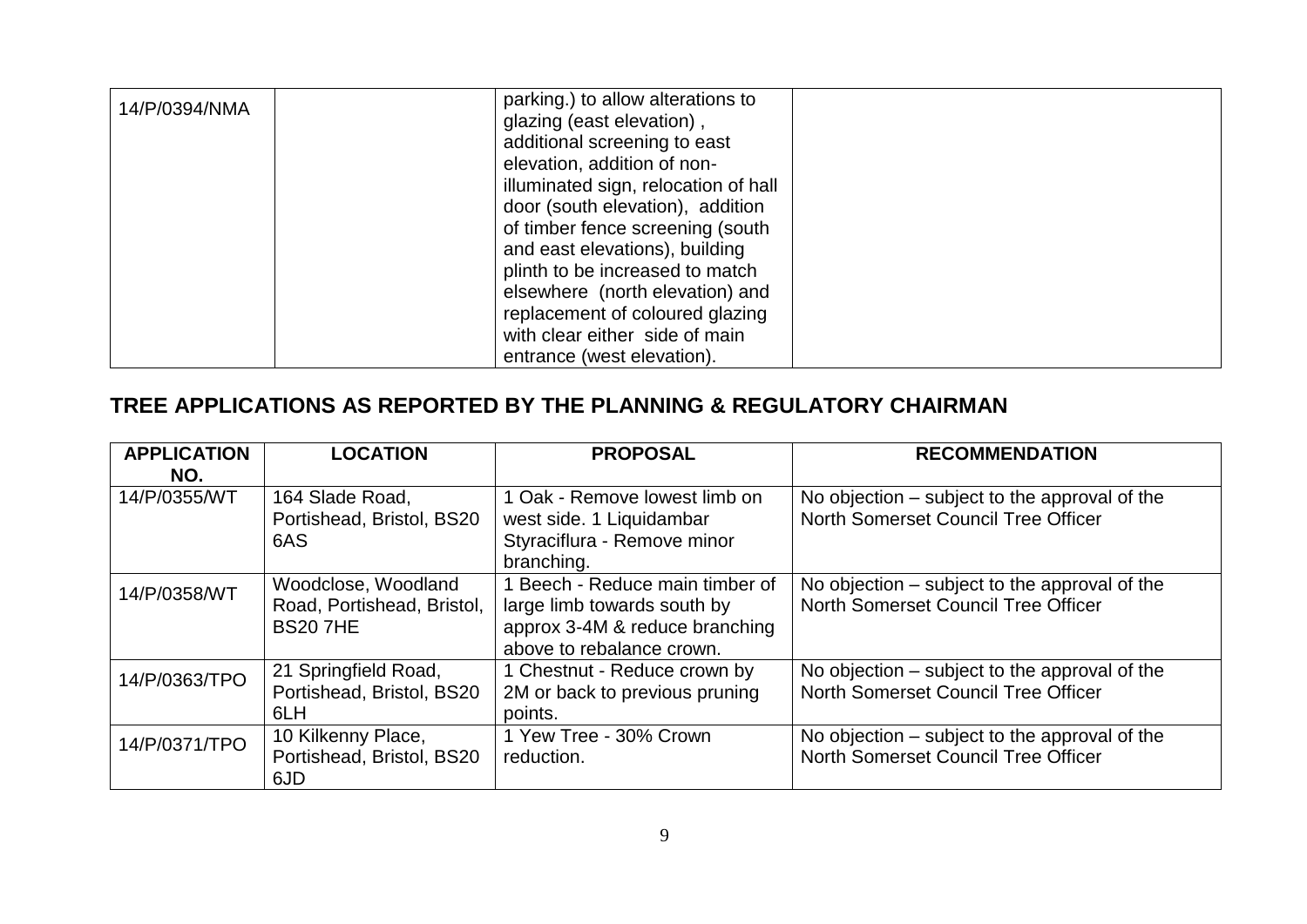# **PL264 OTHER PLANNING MATTERS - FOR INFORMATION**

The following notifications from North Somerset Council were noted:-

### **A. ENFORCEMENT CASE**

North Somerset Council is investigating both matters and will write once completed.

## **CASE NO: 2014/0045 1 HOLLIS AVENUE, PORTISHEAD, BS20 6TQ**

Enquiry: Built a wall 7ft high around the perimeter of the house next to a highway

## **CASE NO: 2014/0054 LOCATION: OLD PRIMARY SCHOOL SITE, SLADE ROAD, PORTISHEAD**

Enquiry: Breach of condition 20 – car park used for storage of units

## **B. PLANNING APPLICATION WITHDRAWN**

## **13/P/2383/F UNIT 14, OLD MILL ROAD, PORTISHEAD, BS20 7BX**

Change of use from warehouse/industrial use to mixed use of D2 (pool facility) and A3 (café facilities) use.

## **14/P/0034/NMA 20 CLEVEDON ROAD, PORTISHEAD, BS20 6TA**

Non-material amendment to 13/P/1460/F – (Erection of a single storey rear extension) to change roof from pitched to pitched and flat.

## **C. CONSENT GRANTED**

**13/P/1810/LB & 13/P/1809/F FORMER ST JOSEPHS SCHOOL, 53 WEST HILL, PORTISHEAD, BS20 6LG**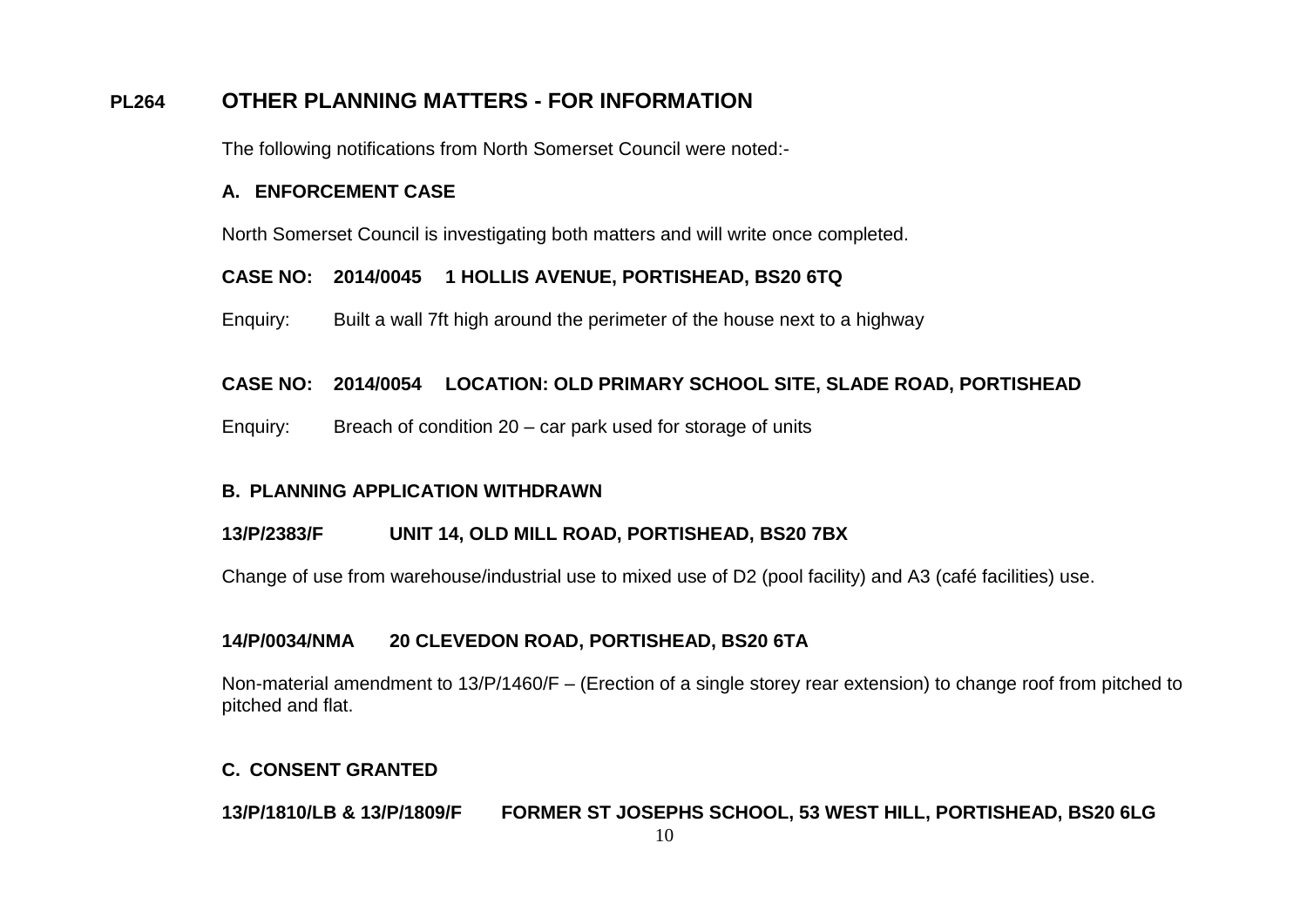Erection of 15no. dwelling houses and 4no. flats, conversion of listed building to 5no. flats (24 residential dwellings in total) with associated infrastructure. Demolition of surrounding classroom.

### **13/P/2077/F 16 WEST HILL, PORTISHEAD, BS20 6LQ**

Two storey extensions and single store rear extension with balcony above.

### **13/P/2091/F 3 MENDIP ROAD, PORTISHEAD, BS20 6DA**

First floor extension to residential dwelling to include balcony to first floor. *NB Consent granted with conditions.*

## **13/P/2318/F 3 QUEENS WAY, PORTISHEAD, BS20 8HR**

Erection of a dwelling and garage following demolition of existing dwelling.

## **14/P/0037/F 21 DOWN ROAD, PORTISHEAD, BS20 6EB**

Two storey side and rear extension *NB Consent granted with conditions.*

## **D. CONSENT REFUSED**

## **13/P/2391/TPO 72 NORE ROAD, PORTISHEAD, BS20 8DU**

Various tree works as itemised on application.

## **14/P/0022/TPO LAND TO THE REAR OF 33 HILLCREST ROAD, PORTISHEAD, BS20 8HN**

Various tree works as itemised on application.